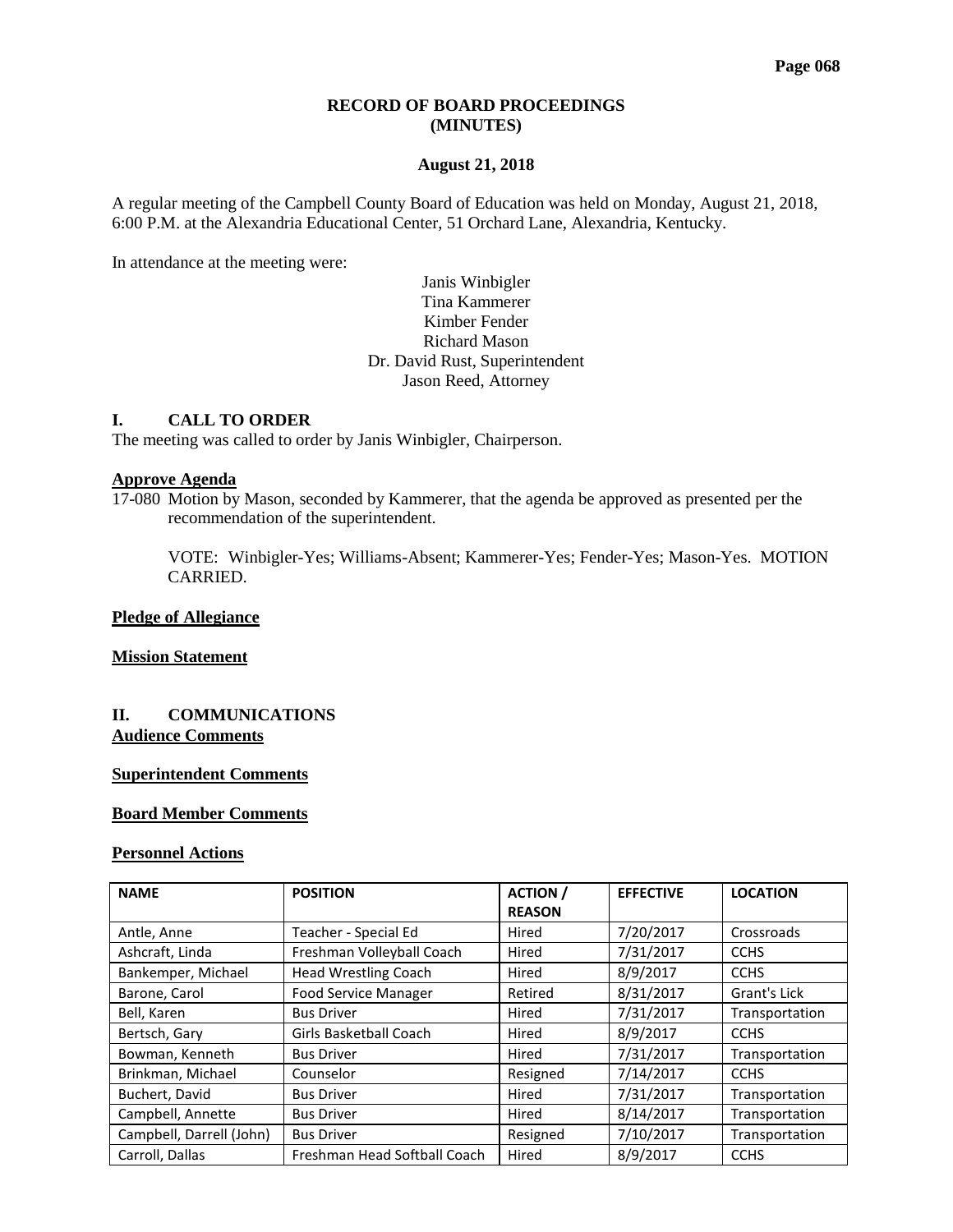| Clark, James Eric             | 7/31/2017<br>Asst. Football Coach<br>Hired                   |                    | <b>CCMS</b>               |                |
|-------------------------------|--------------------------------------------------------------|--------------------|---------------------------|----------------|
| Cox, Danielle                 | Teacher - Music<br>Hired<br>8/9/2017                         |                    | <b>CCMS</b>               |                |
| Crawford, Lauren              | 8/9/2017<br>Hired<br>Dance Team Sponsor                      |                    | <b>CCHS</b>               |                |
| Critcher, Victoria            | Teacher                                                      | Hired              | 7/14/2017                 | Cline          |
| Donohue, Sharon               | Teacher                                                      | Hired              | 7/26/2017                 | <b>CCMS</b>    |
| Emery, Theresa                | Paraeducator<br>Resigned<br>7/24/2017                        |                    | <b>CCMS</b>               |                |
| Feeback, Kelsey               | Teacher<br>Hired<br>7/24/2017                                |                    | Crossroads<br><b>CCHS</b> |                |
| Gibson, Boyd<br>Gilman, Jenna | Paraeducator<br><b>LMC Paraeducator</b>                      | Hired<br>Hired     | 8/8/2017<br>7/31/2017     | Crossroads     |
| Glahn, Amberly                | Preschool Paraeducator                                       | Hired              | 7/31/2017                 | Crossroads     |
| Hall, Allen                   | <b>Bus Monitor</b>                                           | Hired              | 7/31/2017                 | Transportation |
| Hall, Devin                   | Paraeducator                                                 | Terminated         | 7/24/2017                 | <b>CCHS</b>    |
| Hargett, Catherine            | Preschool Paraeducator                                       | Retired            | 7/19/2017                 | Crossroads     |
| Hart, Brandon                 | Computer Device Technician                                   | Hired              | 8/7/2017                  | Central Office |
| Hartig, Diana                 | <b>Bus Monitor</b>                                           | Hired              | 7/31/2017                 | Transportation |
| Heidelberg, Nicole            | Secretary                                                    | Hired              | 7/21/2017                 | Cline          |
| Hillard, Heather              | Paraeducator                                                 | Hired              | 8/2/2017                  | <b>CCMS</b>    |
| Hurd, Pamela                  | Paraeducator                                                 | Hired              | 7/31/2017                 | <b>CCMS</b>    |
| Johnston, Darlene             | Custodian                                                    | Hired              | 7/12/2017                 | Grant's Lick   |
| Jones, Dawn                   | Lunchroom monitor                                            | Resigned           | 7/24/2017                 | Cline          |
| Kinney, Lisa                  | Paraeducator                                                 | Resigned           | 8/8/2017                  | Campbell Ridge |
| Kitchen, Bob                  | JV Softball Coach                                            | Hired              | 8/9/2017                  | <b>CCHS</b>    |
| Kitchen, Sandy                | <b>Head Softball Coach</b>                                   | 8/9/2017<br>Hired  |                           | <b>CCHS</b>    |
| Kitto, Sharese                | <b>Bus Monitor</b>                                           | Hired              | 7/31/2017                 | Transportation |
| Klaber, Daniel                | LAN Administrator                                            | Retired            | 8/31/2017                 | Central Office |
| Klepeisz, Amy                 | Teacher                                                      | Resigned           | 7/12/2017                 | <b>CCMS</b>    |
| Kool, Lori                    | <b>Food Service Assistant</b>                                | Hired              | 7/25/2017                 | <b>CCMS</b>    |
| Kopp, Vanessa                 | <b>Bus Monitor</b>                                           | Hired<br>8/14/2017 |                           | Transportation |
| Kraus, Joseph                 | Paraeducator                                                 | Retired            | 9/30/2017                 | Crossroads     |
| Malloy, Glenna                | 8/9/2017<br><b>Bus Monitor</b><br>Hired                      |                    |                           | Transportation |
| Malloy, Glenna                | Lunchroom Monitor                                            | Hired              | 8/9/2017                  | Campbell Ridge |
| Matteoli, Anie                | Youth Athletic Coach                                         | Hired              | 8/2/2017                  | <b>CCMS</b>    |
| Mason, Justin                 | <b>Head Bowling Coach</b>                                    | Hired              | 8/9/2017                  | <b>CCHS</b>    |
| Mason, Kip Jr                 | Asst. Football Coach                                         | Hired              | 6/12/2017                 | <b>CCHS</b>    |
| Mefford, Clay                 | Asst. Boys Soccer Coach                                      | Hired              | 7/25/2017                 | <b>CCHS</b>    |
| McDermott, Eden               | Secretary - Food Service &                                   | Hired              | 8/7/2017                  | Central Office |
|                               | Operations                                                   |                    |                           |                |
| McDowell, Paislee             | 7/17/2017<br>Paraeducator Interventionist<br>Hired           |                    |                           | Crossroads     |
| McGrath, Mallory              | JV Asst. Softball Coach                                      | Hired              | 8/9/2017                  | <b>CCHS</b>    |
| McGraw, Jillian               | Teacher                                                      | Resigned           | 7/18/2017                 | Crossroads     |
| Moody, Jennifer               | Paraeducator                                                 | Resigned           | 7/6/2017                  | <b>CCMS</b>    |
| Morrow, Susan                 | <b>Bus Monitor</b>                                           | Hired              | 8/14/2017                 | Transportation |
| Mosley, Kelly                 | Health Service Technician                                    | Terminated         | 8/4/2017                  | Campbell Ridge |
| Noble, Dianne                 | <b>Food Service Assistant</b>                                | Hired              | 8/8/2017                  | <b>CCMS</b>    |
| Noll, Gabrielle               | Paraeducator - Special Ed                                    | Hired              | 7/12/2017                 | <b>CCHS</b>    |
| Patterson, Jerry              | <b>Bus Driver</b>                                            | Hired              | 8/14/2017                 | Transportation |
| Pinkston, Michael             | Teacher                                                      | Resigned           | 8/3/2017                  | <b>CCMS</b>    |
| Pretot, Nancy                 | Office Clerk/LMC Paraeducator                                | Hired              | 8/1/2017                  | Cline          |
| Poor, Lisa                    | 7/24/2017<br>Crossroads<br>Library Media Specialist<br>Hired |                    |                           |                |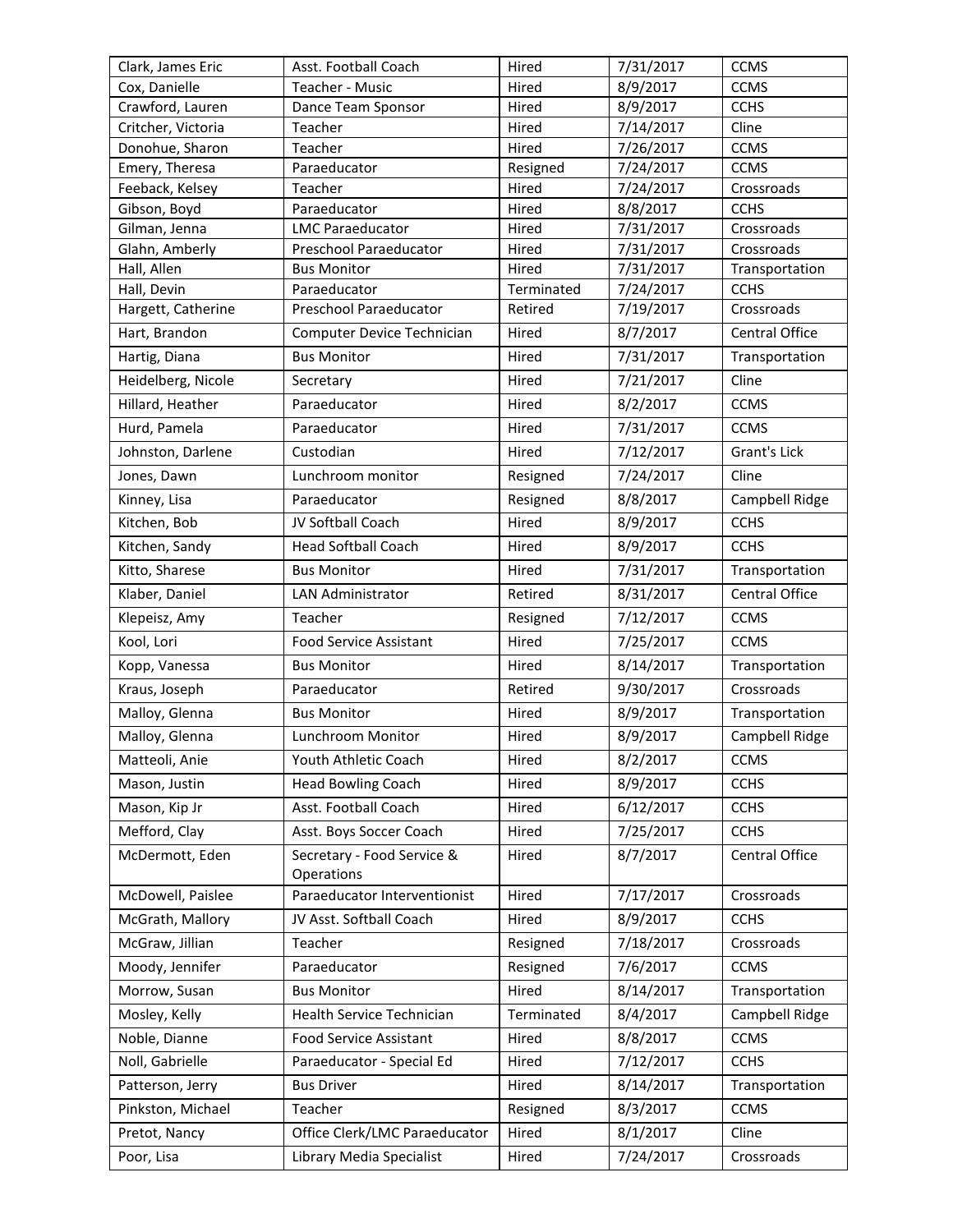| Raney, Joshua          | <b>RTI Specialist</b>          | Resigned           | 7/6/2017  | <b>CCMS</b>    |
|------------------------|--------------------------------|--------------------|-----------|----------------|
| Renchen, Garry         | Custodian                      | Hired              | 8/14/2017 | <b>CCMS</b>    |
| Ritter, Candace        | <b>Food Service Assistant</b>  | Resigned           | 8/15/2017 | <b>CRES</b>    |
| Roberts, Kyle          | Lunchroom Monitor & Tutor      | Resigned           | 7/1/2017  | Crossroads     |
| Rust, Charles          | <b>Bus Driver</b>              | 8/14/2017<br>Hired |           | Transportation |
| Russell, Laura         | Teacher - Health/PE            | Hired<br>7/24/2017 |           |                |
| Shafer-Cornett, Anedra | 21st Century Coordinator       | 8/5/2017<br>Hired  |           | Crossroads     |
| Sowder, Brent          | Boys Varsity Basketball Coach  | Hired              | 8/9/2017  | <b>CCHS</b>    |
| Spaulding, William     | Youth Athletic Coach           | Hired              | 7/15/2017 | <b>CCMS</b>    |
| Steffen, Roseann       | <b>Bus Monitor</b>             | Hired              | 8/14/2017 | Transportation |
| Stroud, Sierra         | <b>Educational Interpreter</b> | 7/25/2017<br>Hired |           | <b>CRES</b>    |
| Sturtz, Pamela         | Paraeducator - Special Ed      | Hired              | 7/26/2017 | <b>CCMS</b>    |
| Thomas, Carrie         | Teacher                        | 8/14/2017<br>Hired |           | Grant's Lick   |
| Thomas, Mandy          | Youth Athletic Coach           | Hired<br>8/2/2017  |           | <b>CCMS</b>    |
| Traft, Amber           | Paraeducator                   | 8/2/2017<br>Hired  |           | <b>CCMS</b>    |
| Turner, Zackery        | 21st Century Coordinator       | Resigned           | 8/5/2017  | Crossroads     |
| Watson, Jason          | Girls Asst. Golf Coach         | Hired              | 8/9/2017  | <b>CCHS</b>    |
| White, Kristin         | JV Girls Basketball Coach      | Hired              | 8/9/2017  | <b>CCHS</b>    |
| Whitford, Courtney     | Paraeducator - Special Ed      | Hired              | 8/14/2017 | Crossroads     |
| Wilbers, James         | Asst. Wrestling Coach          | Hired              | 8/9/2017  | <b>CCHS</b>    |
| Williams, Samuel       | Boys Freshman Soccer Coach     | Hired              | 7/25/2017 | <b>CCHS</b>    |
| Wirth, Jon             | Boys JV Asst. Basketball Coach | Hired              | 8/9/2017  | <b>CCHS</b>    |
| Wood, Avery            | Freshman Asst. Football Coach  | Hired<br>6/12/2017 |           | <b>CCHS</b>    |
| Wright, Tammi          | <b>Guidance Counselor</b>      | Hired              | 7/31/2017 | <b>CCHS</b>    |
| Zengel, Donald         | Paraeducator                   | Hired              | 7/27/2017 | <b>CCMS</b>    |

#### **Substitutes**

| Campbell, Darrell (John) | Substitute Bus Driver             | Hired | 7/11/2017 | Transportation |
|--------------------------|-----------------------------------|-------|-----------|----------------|
| Rickels, Garry           | <b>Sub Food Service Assistant</b> | Hired | 7/13/2017 | District Wide  |
| Briones, Ernest          | Substitute Teacher                | Hired | 7/26/2017 | District Wide  |
| Mudd, Andrea             | Substitute Teacher                | Hired | 7/27/2017 | District Wide  |

#### **Written Communications and Reports**

SBDM Minutes FRYSC Reports Public Relations Report School Related Field Trip Notifications Field Trip Report – Athletics Field Trip Report – Transportation KSBA Procedure Update #21 Data Security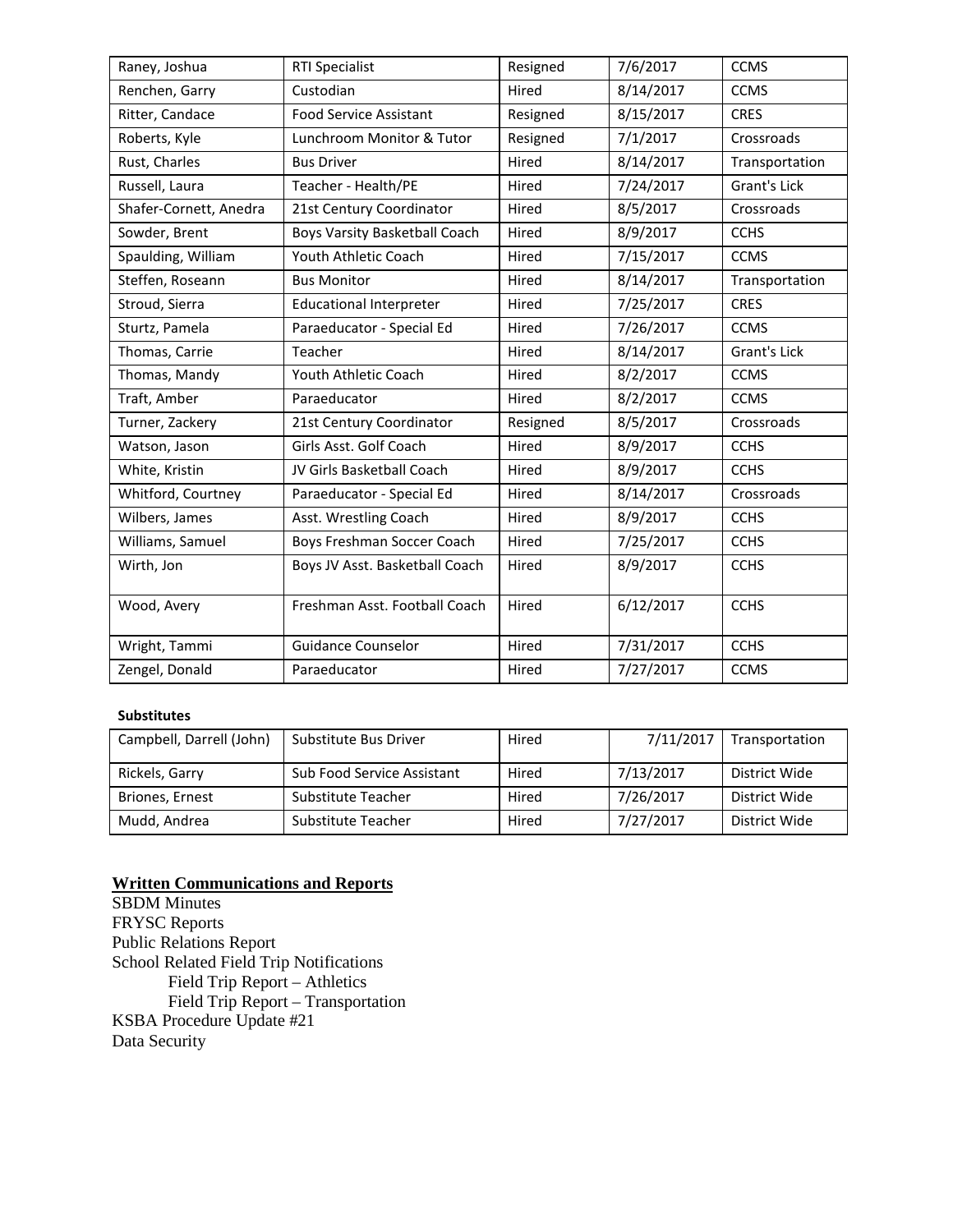**Page 071**

#### **Homeless Services Report**

*Megan Vonhandorf*

# **NIJ Grant**

*Connie Pohlgeers*

# **Architect's Report**

*Joe Hayes*

# **III. ACTION AGENDA**

# **KSBA Policy Manual Update #39, Second and Final Reading**

17-081 Motion made by Fender, seconded by Mason, that the  $\overline{KSBA}$  Policy Manual update #39 be approved as submitted per the recommendation of the superintendent.

VOTE: Winbigler-Yes; Williams-Absent; Kammerer-Yes; Fender-Yes; Mason-Yes. MOTION CARRIED.

## **Donation of Trailer**

17-082 Motion made by Fender, seconded by Kammerer, that the donation of a 1997 Haulmark Elite II enclosed trailer be accepted per the recommendation of the superintendent.

VOTE: Winbigler-Yes; Williams-Absent; Kammerer-Yes; Fender-Yes; Mason-Yes. MOTION CARRIED.

## **Public Relations Proposal**

17-083 Motion made by Mason, seconded by Fender, that the ala carte PR and marketing quote of \$8,250 from Piper Communications be approved per the recommendation of the superintendent.

VOTE: Winbigler-Yes; Williams-Absent; Kammerer-Yes; Fender-Yes; Mason-Yes. MOTION CARRIED.

## **IV. CONSENT AGENDA**

17-084 Motion made by Mason, seconded by Kammerer, that the consent agenda be approved as presented per the recommendation of the superintendent.

## **Minutes**

July 17, 2017 – Regular Meeting

## **Bills - Addendum**

General Fund # 126424-126553 as listed in the Orders of the Treasurer

## **Bills – Regular**

General Fund # 126554-126761 as listed in the Orders of the Treasurer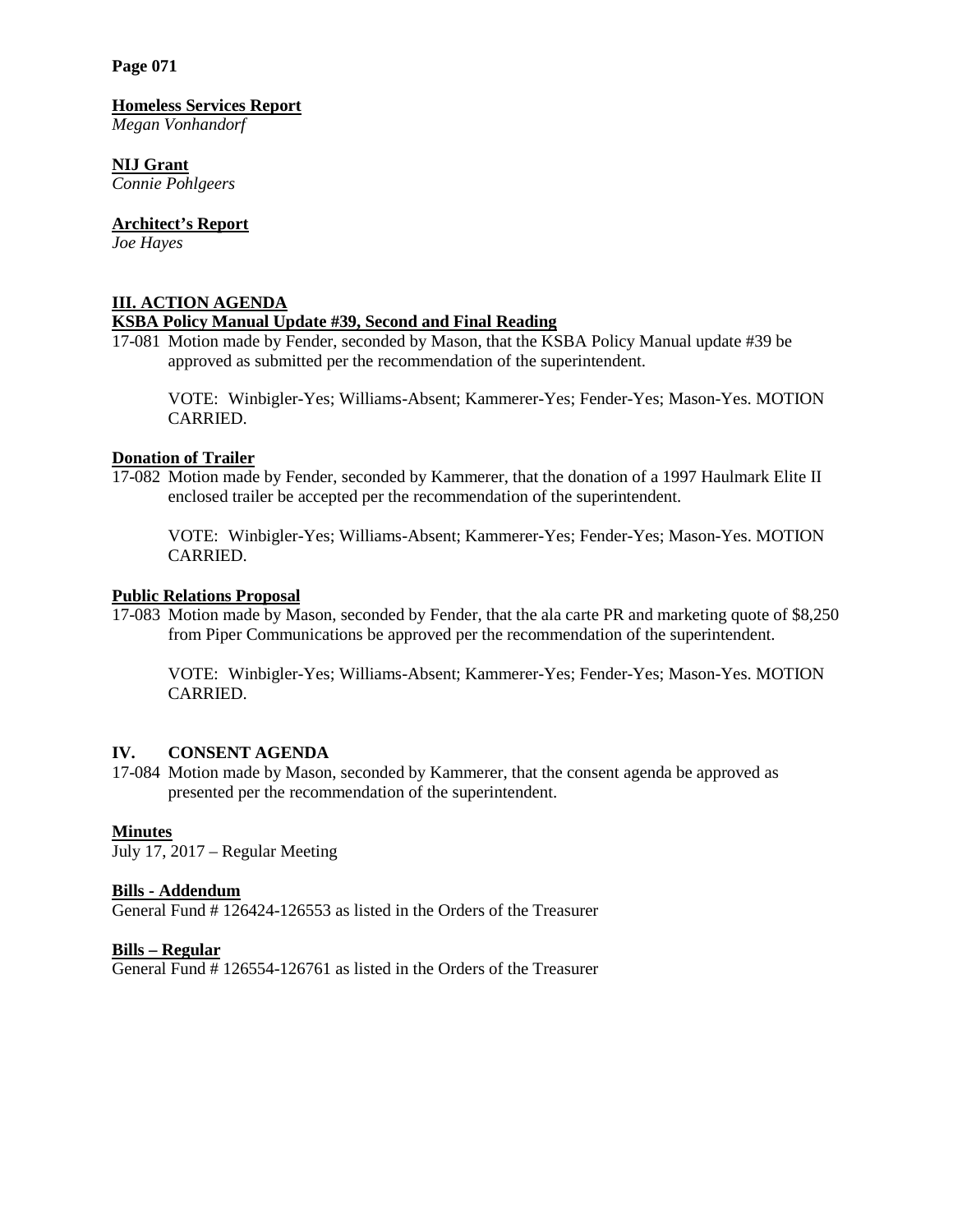# **Treasurer's Report**

|                                  | <b>Beginning</b> |                  | <b>Expenditures</b> |               | <b>Ending</b>    |
|----------------------------------|------------------|------------------|---------------------|---------------|------------------|
| <b>Fund</b>                      | <b>Balance</b>   | <b>Revenues</b>  | <b>Salaries</b>     | <b>Others</b> | <b>Balance</b>   |
| General                          | 9,549,419        | 1,129,114        | (417, 337)          | (913, 350)    | 9,347,847        |
| <b>Sick Leave</b><br>Retire.     | 168,257          |                  | $\pmb{0}$           | 0             | 168,257          |
| <b>Committed</b><br><b>Funds</b> | 400,000          |                  | $\mathbf 0$         | 0             | 400,000          |
| <b>Special Revenue</b>           |                  | (265, 114)       | (85,506)            | (44, 748)     | (395, 368)       |
| <b>District Activity</b>         | 243,464          | $\boldsymbol{0}$ | 0                   | (585)         | 242,879          |
| <b>Capital Outlay</b>            |                  | 222,235          | 0                   | 0             | 222,235          |
| <b>Building</b>                  | 1,183,234        | $\mathbf 0$      | $\mathbf 0$         | 0             | 1,183,234        |
| <b>Construction</b>              | 1,588,121        | $\boldsymbol{0}$ | $\pmb{0}$           | (558, 270)    | 1,029,851        |
| <b>Debt Service</b>              |                  | 448,197          | $\pmb{0}$           | (1,672,603)   | (1,224,406)      |
| <b>Food Service</b>              | 29,776           | 3,206            | (11, 157)           | (5,011)       | 16,814           |
| Totals *                         | \$13,162,271     | 1,537,638        | (513,999)           | (3, 194, 567) | \$<br>10,991,342 |

# Campbell County Board of Education Treasurer's Report For Month Ended July 31, 2017

\* Cash and cash equivalents in all funds include approx. \$377,214 in investments and certificates of deposits yielding 0.585% and the remainder in interest-bearing checking accounts yielding 0.25%.

## **Leave of Absence Requests**

Lauren Barkley, teacher at Cline Elementary, from August 14, 2017 through November 1, 2017 for FMLA.

Julie Barnhart, teacher at Campbell Ridge Elementary, Intermittent leave from September 1, 2017 through June 30, 2018 for FMLA.

Alexandra Caudill, teacher at Campbell County Middle School, from August 14, 2017 through September 15, 2017 for FMLA.

Lori Frey, bus driver at transportation, from August 14, 2017 through September 11, 2017 for FMLA.

Nicole Heidelberg, secretary at Cline Elementary, REVISED from July 24, 2017 through October 23, 2017 for FMLA.

Pamela Huff, youth service center assistant coordinator at Campbell County High School, intermittent leave from July 1, 2017 through December 31, 2017 for FMLA.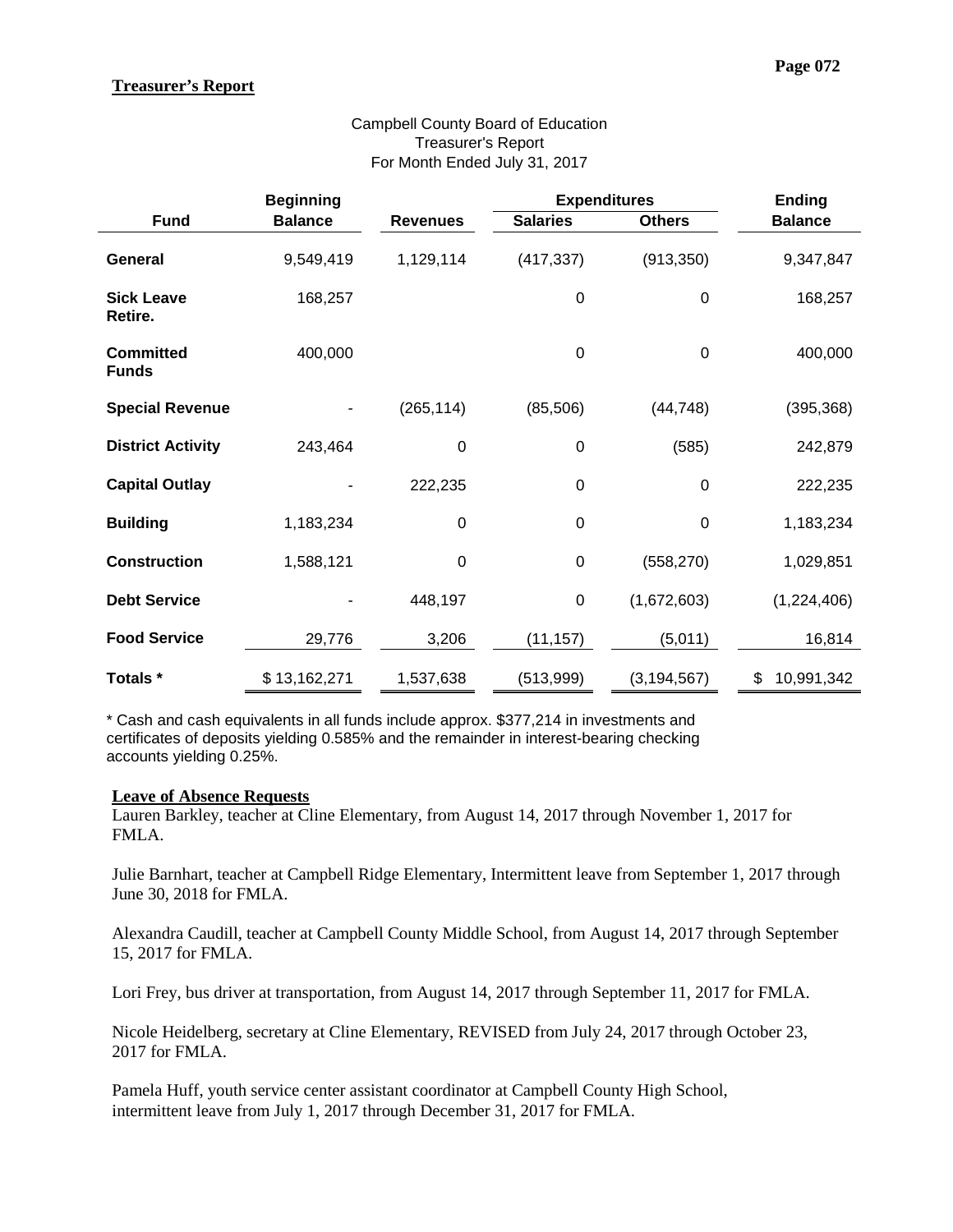## **Page 073**

Donna Johnson, food service assistant at Crossroads Elementary, from August 14, 2017 through November 4, 2017 for FMLA.

Alexandra Kremer, teacher at Cline Elementary, from August 14, 2017 through October 13, 2017 for FMLA.

Beth Mills, paraeducator at Cline Elementary, intermittent leave from July 1, 2017 through December 31, 2017 for FMLA

Britney Wiener, teacher at Campbell Ridge Elementary, from August 14, 2017 through October 13, 2017 for FMLA.

# **Medicaid Contract 2017-18**

Many school districts including Campbell County Schools contract with the Kentucky School Boards Association (KSBA) as a third party biller to seek reimbursements from Medicaid for services provided. The cost to KSBA for providing this service is approximately 10% of the actual Medicaid reimbursement to the district. The board is being asked to approve the application for Medicaid Certification and contract with KSBA for the upcoming school year.

# **KECSAC MOA's for Alexandria Educational Center**

The Kentucky Educational Collaborative for State Agency Children (KECSAC) provides funding for state agency children (SAC) who have been committed to the custody of the Cabinet for Families and Children for therapeutic and non-therapeutic foster care and the Department of Juvenile Justice. Campbell County Schools provide educational services at Alexandria Educational Center and for students residing in Holly Hill and attending CCMS, CCHS or Alexandria Educational Center. The memorandum of agreement and contracts detail the educational services to be provided to these entities for the school year.

## **Superintendent's PGP**

Approval of the superintendent's PGP for the 2017-18 school year.

## **Special Needs Agreements and Contracts for Educational Services**

The Director of Special Education submitted a contract with Northern KY Services for the Deaf and Orientation and Mobility Services.

## **Shortened School Day**

Special Education Director requests approval of a shortened school day and week for a student with disabilities.

VOTE: Winbigler-Yes; Williams-Absent; Kammerer-Yes; Fender-Yes; Mason-Yes. MOTION CARRIED.